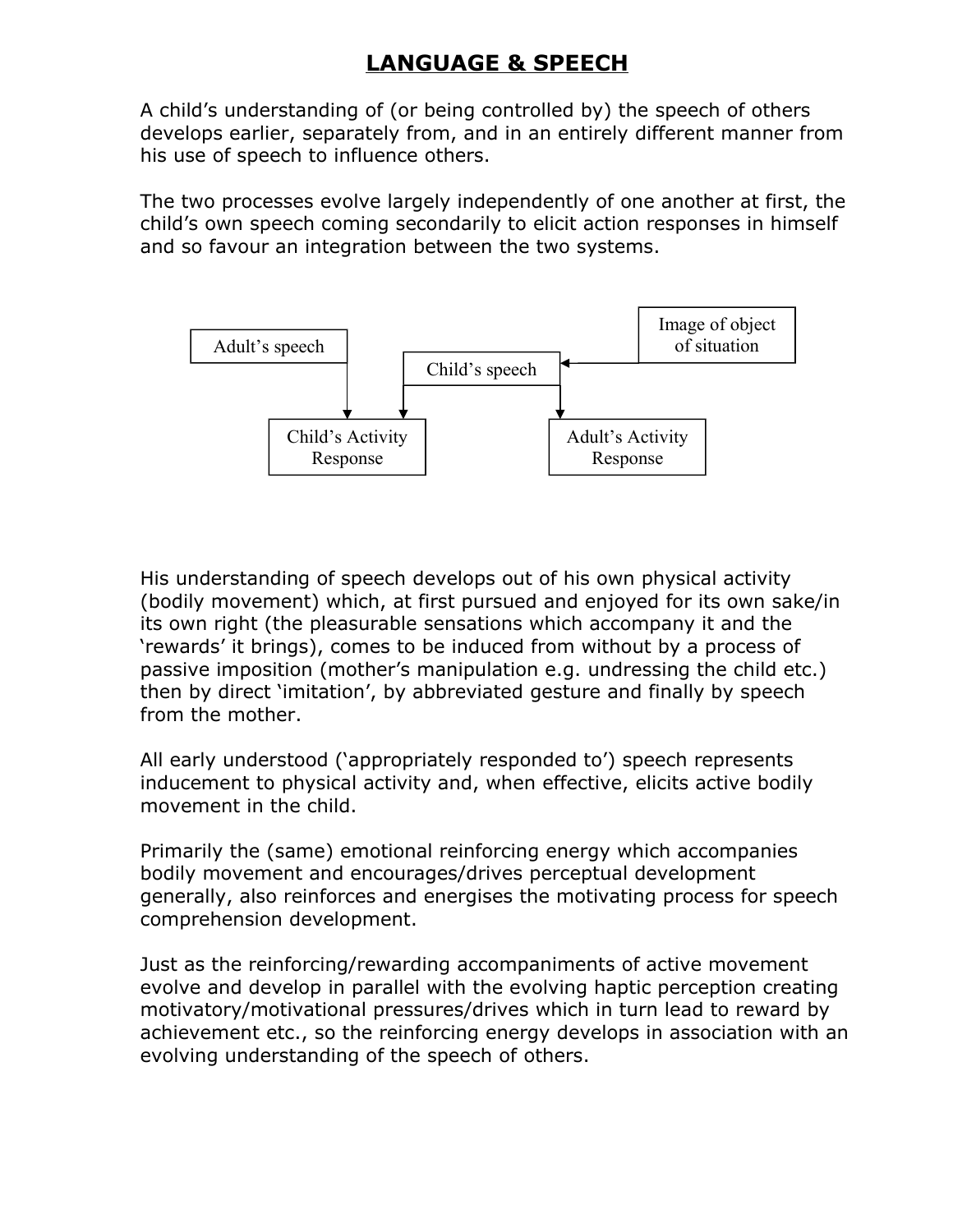The child's own communicational expression also has its origins in his own physical activity, in this case however it is his vocalisations which appear as innate postural reactions, are repeated and proliferated under the influence of the pleasure which primarily accompanies such activities and the learned associated sensations of pleasure which accrue from their exercise. Nevertheless just as the child's normal hepatic development depends to a large extent on stimulation within the social situation so the normal vocal-articulatory proliferation requires social 'facilitation' and encouragement for its proper and full realisation.

Two divergent processes appear to derive from this social interaction. The less important of the two results directly from the child's use of echoed speech. Being stimulated simultaneously by a speech pattern and an object (or situation) the image of the object becomes associated with the child's reiterated/echoed 'speech', so that the image of the object comes to be capable of eliciting a vocable.

This process which is frequently referred to as 'naming' can readily be seen to have no communicative function at first and hardly merits its inclusion at this stage under the heading of 'speech', however as the child begins to respond actively to his own utterances as if produced by another, the two speech systems become inextricably mingled, eventually appearing to be two aspects of a single process. The traditional terms 'verb' and 'object' are, I feel, rather inappropriate for the functions seem to me to be incitement to action (an 'activator cum definer') with a definition for that action and indication of direction or goal ('director'). It is not possible or relevant to distinguish between direct and indirect object at this phase and the subject (you) is implied much of the time. Later the child's name or the pronoun 'you' may sometimes be used. Either component might in practice be omitted in the early stages, its sense being supplied by the situation and/or an accompanying gesture.

The action (activator cum definer) and direction (director) significations gradually evolve for the child, I suggest, as a result of what we might call 'cross-combination' during the use of injunctive speech in association with the child's activities.

In this way a particular 'activator' comes to be associated (in a combinatorial relationship) with a variety of 'directors' whilst a particular 'director' comes to be associated with a number of 'activators'.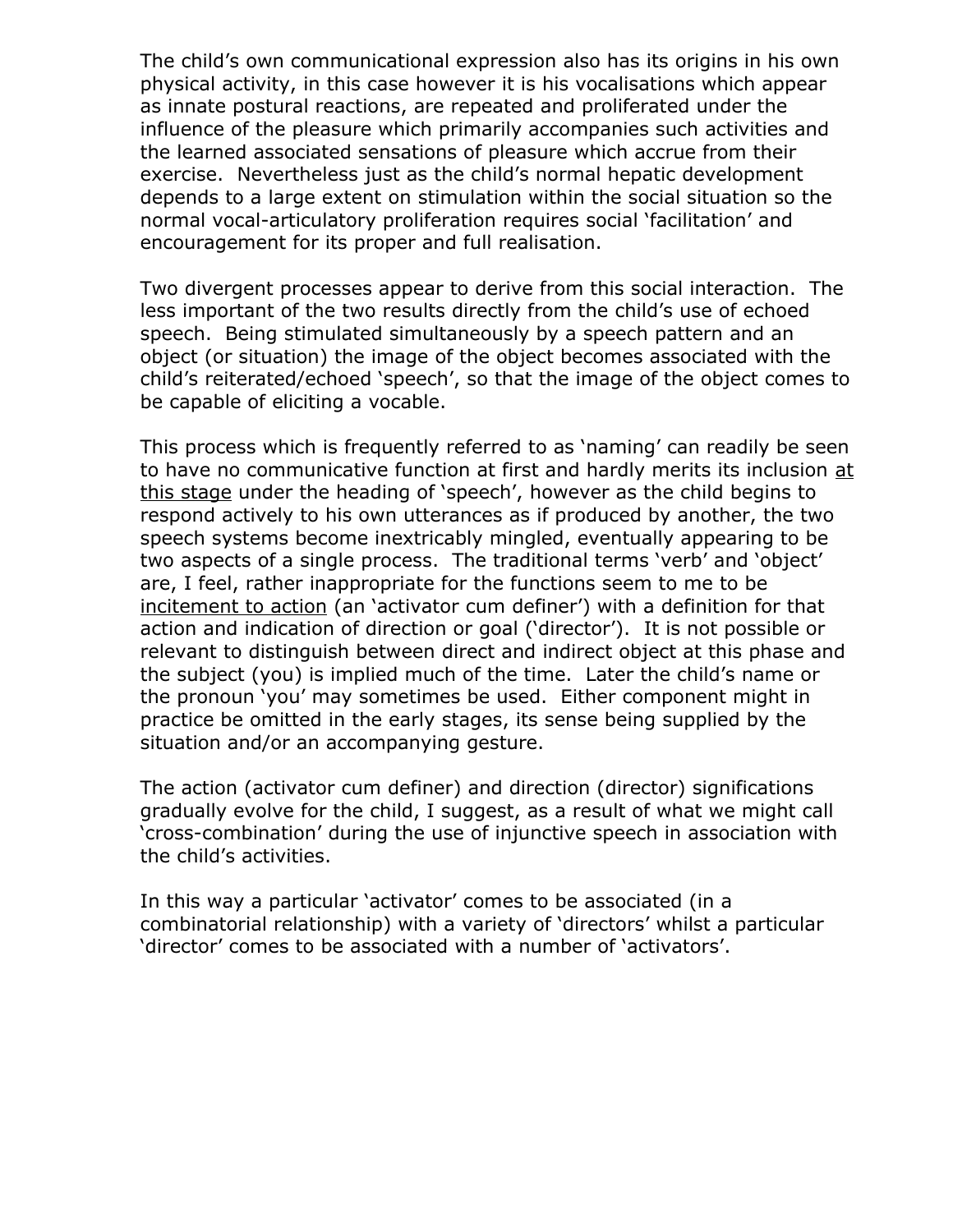

'Cross combination'

This pattern quickly crystallises into the simple idealised form in which both activator and director carry specific signification for the child-listener.

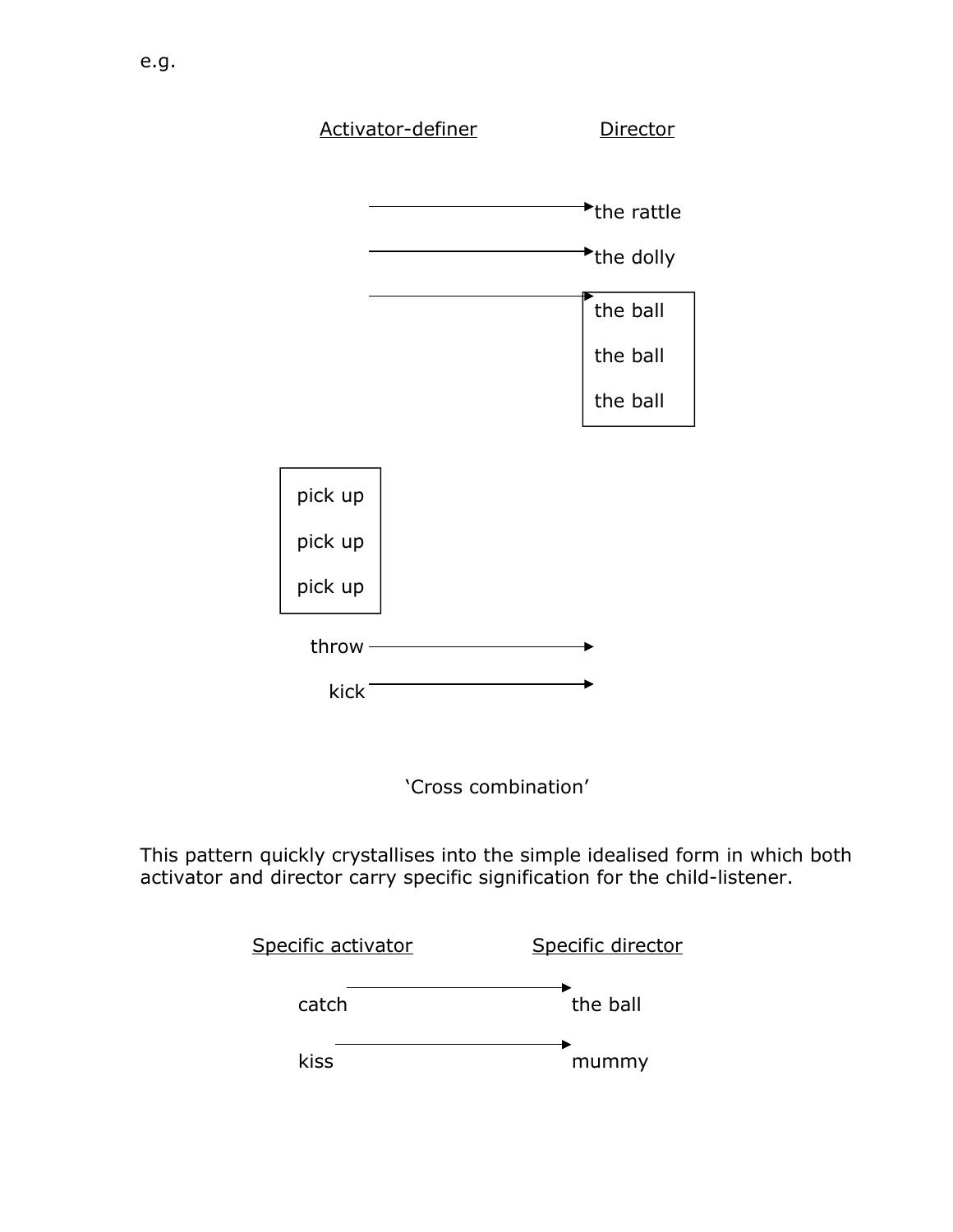As has already been pointed out either component might at some stage be omitted without seriously affecting the meaning of the utterance; however either component can in virtue of its presence provide information even when its full significative import is not understood – as for example utterances such as 'open the door' or 'close the door' may induce an action directed towards the door plus whatever operation is appropriate even when 'open' and 'close' are not sufficiently significative as to be readily interpreted semantically, at a time when the 'door' given alone or 'where's the door?' may produce only a turn to visualise the object.

The utterance would appear at this interim stage to be interpreted as:



A pluripotential activator presumably being supplied by the utterance pattern in the absence of a specifically recognised one such as the usually more familiar form 'Where's…….?'

(Note. In practice at this stage the alternative response to 'open/close the door' may well be closing an open door or an attitude of bewilderment if the door is already shut and vice versa. This presumably results (as does an earlier understanding of 'close the door' than 'open the door') from such factors as the relative difficulty of the task for a small child and a secondary tendency for a parent to reinforce the 'closing' type task).

Injunctions may be deliberately apocopated for conventional or other reasons:



Or the activator (e.g. 'give me') may be omitted in repetition as implicit for subsequent injunctions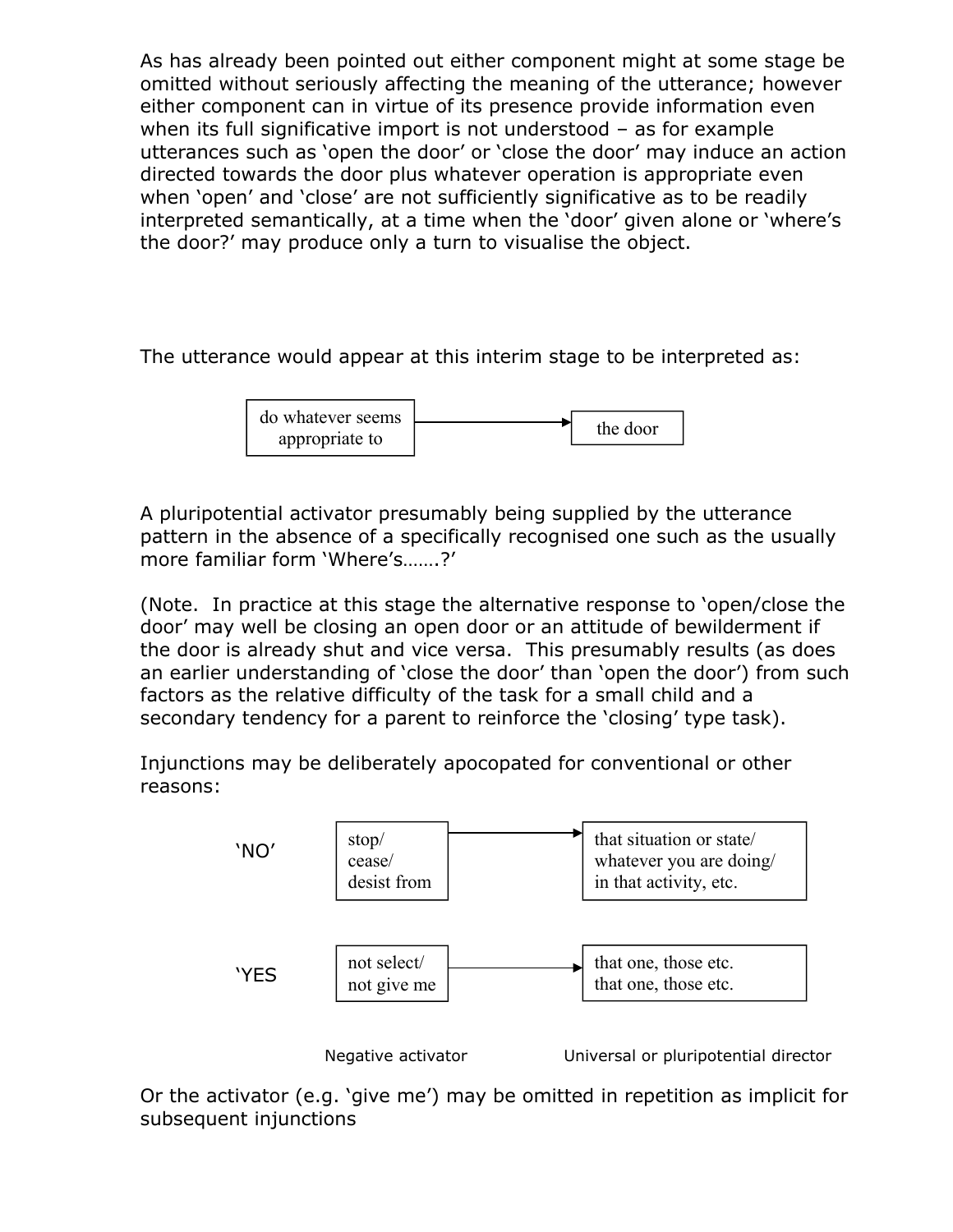

At this stage language is action-tied that the general structure of a child's linguistic understanding is probably virtually independent of his native tongue.

**Use of nouns (or directors).** My observations long ago led me to the view, doubtlessly expressed several times in these old papers, that 'things' represented as nominal forms in speech understanding derive their 'spheres of understanding' from their active associations with the body and with other objects as a result of the child's continually acting upon them in differing ways and under differing conditions.

Similarly the 'sphere of reference' of a 'noun' develops in parallel from the use of many 'action', 'verbal' words or, what I call definers used in conjunction with the noun to direct attentive action towards the object ('director').



However not only might 'dog' be replaced by innumerable other 'nouns' (directors) some of these could be synonymous with or near synonyms of 'dog' or may be qualified by a different article pronominal form or adjectival qualifier 'the dog', 'a dog', 'the animal', 'hound', 'beast', 'Rover', 'that dog', 'big dog', 'little(small) dog', 'your dog', 'black dog', etc. Even at a language level roughly equivalent to that of a two years old (twenty four months) child appropriate variations may be and should be used freely. Used properly they never 'confuse' the child, as an uncritical appraisal might suggest, and anticipate to prevent a child's entrapment in too narrow word and phrase references later in life.

A doll can be… a doll, a dolly, a baby, a child, a big baby, a small baby etc. the girl (big or small), the boy etc.